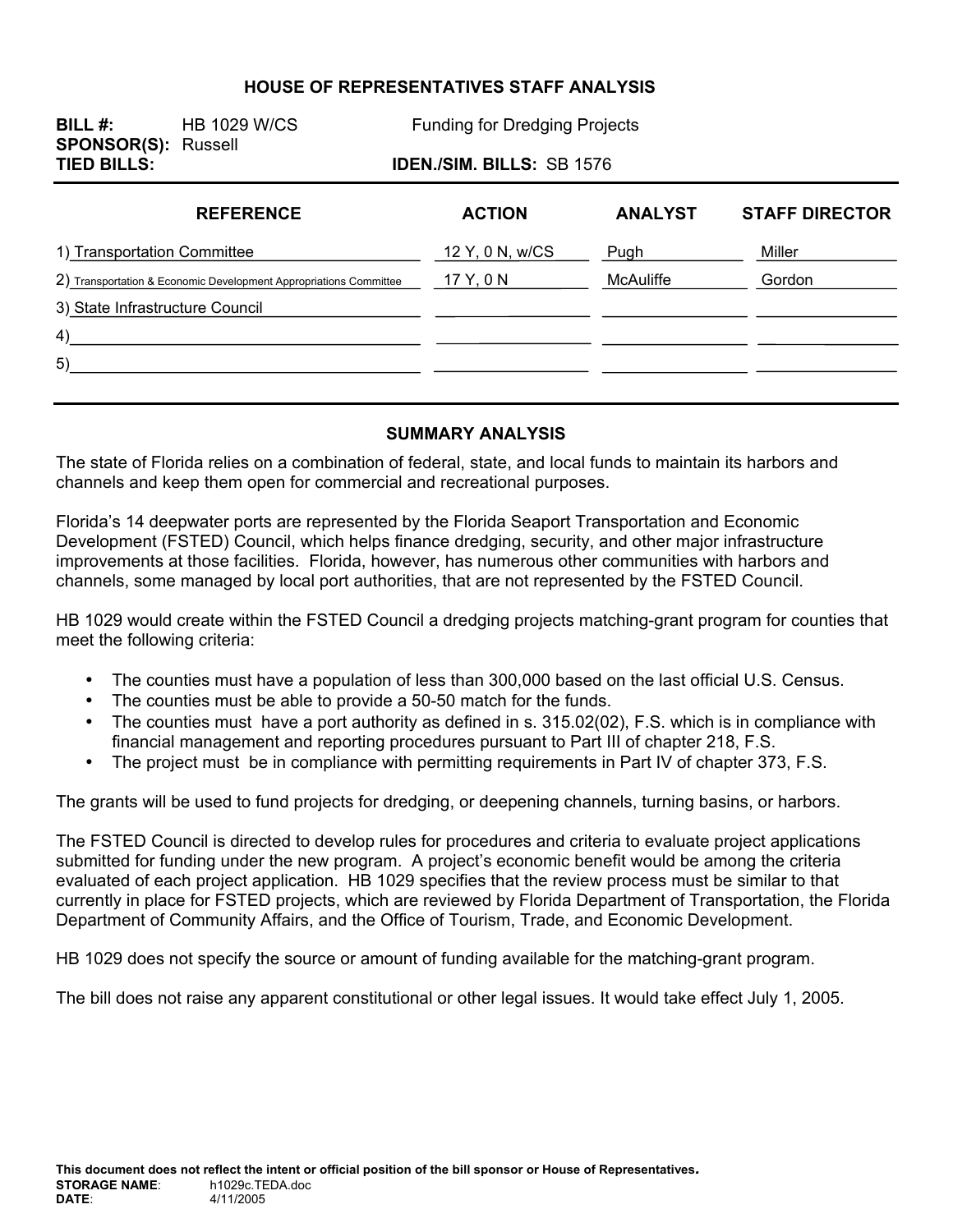### **FULL ANALYSIS**

## **I. SUBSTANTIVE ANALYSIS**

## A. HOUSE PRINCIPLES ANALYSIS:

**Provide limited government:** HB 1029 creates a new program within the FSTED Council to fund, on a 50-50 basis with local port authorities, dredging projects in counties of less than 300,000 population. The bill does not specify the source of funding.

#### B. EFFECT OF PROPOSED CHANGES:

#### Current Situation

The state of Florida has 1,197 statute miles of coastline, and relies on a combination of federal, state, and local funds to dredge its harbors and channels to keep them open for commercial and recreational purposes.

On the federal level, the U.S. Army Corps of Engineers works with communities large and small to evaluate, plan, permit, and seek Congressional funding for channel-dredging projects. The Corps coordinates with state environmental agencies on necessary permits and, if necessary, activities to mitigate any adverse environmental impacts the dredging may cause.

Florida has 14 publicly owned, deepwater ports that routinely need some type of dredging. The Florida Seaport Transportation and Economic Development (FSTED) Council assists the ports and their tenants. The council is a public entity created in 1990 pursuant to s. 311.09, F.S. Administratively housed within the Florida Department of Transportation, the council consists of the port directors of the 14 seaports and a representative of the Florida Department of Transportation, the Florida Department of Community Affairs, and the Governor's Office of Tourism, Trade and Economic Development.

The FSTED Council's primary responsibility is to finance port transportation projects on a 50-50 matching basis. The FSTED Program requires consistency with local plans and matching funds from each seaport, ensuring that seaport investments are initiated at the local level and driven by a local commitment to meet the seaport's strategic objectives.

Section 311.07(3)(a), Florida Statutes, provides that program funds will be used to fund approved projects on a 50-50 matching basis with any of the deepwater ports that is governed by a public body. Grant funding under the program is limited to specific types of port facilities or port transportation projects, including channel dredging.

FSTED's activities are funded by an annual \$10 million appropriation from the State Transportation Trust Fund; beginning in fiscal year 2005-2006, another \$5 million will be made available to pay for port-related intermodal transportation projects that are part of the state's Strategic Intermodal System. The Legislature also annually appropriates another \$25 million to repay debt service on bonds issued in 1996 and 1999 by the Florida Ports Financing Commission for major port projects selected by FSTED.

But Florida has other communities with harbors and channels, some managed by local port authorities, that are not represented by the FSTED Council. For example, the Hernando County Port Authority has been attempting since 1996 to obtain permits and funding to dredge the Hernando Beach Channel. The channel has become too shallow in many places for the area's economically significant bait-shrimp fishery to operate, county officials say. In recent months, county and port officials decided to scale back the project in order to reduce environmental mitigation concerns and costs, and has gained the support of the Florida Department of Environmental Protection. The downsized maintenance dredging project, which also will include removing some rocks and straightening some bends in the channel, is estimated to cost \$5 million. The county has set aside approximately \$1.5 million to help pay for the dredging project.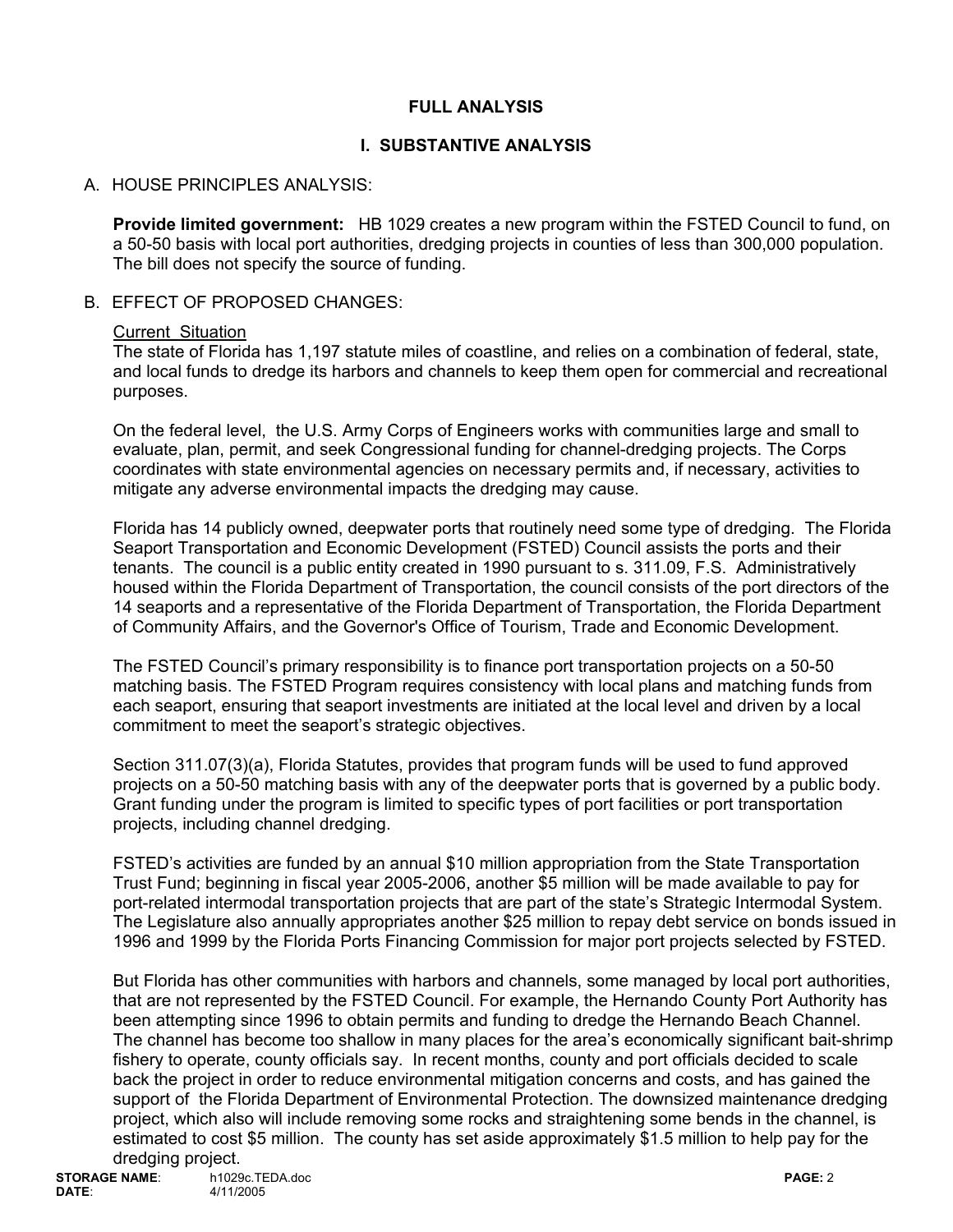#### Effect of Proposed Changes

HB 1029 creates within the FSTED Council a program to help fund dredging projects in counties that meet the following criteria:

- The counties must have a population of less than 300,000 based on the last official U.S. Census.
- The counties must be able to provide a 50-50 match for the funds.
- The counties must have a port authority as defined in s. 315.02(02), F.S. which is compliance with financial management and reporting procedures pursuant to Part III of chapter 218, F.S.
- The project must be in compliance with the environmental permitting provisions in Part IV of chapter 373, F.S.

The grants would be used only to fund projects for dredging or deepening channels, turning basins, or harbors.

The FSTED Council is directed to develop rules for procedures and criteria to evaluate project applications submitted for funding under the new program. Among the criteria will be the project's economic benefit. HB 1029 specifies that this review process shall be similar to that currently in place for FSTED projects, which are reviewed by Florida Department of Transportation, the Florida Department of Community Affairs, and the Office of Tourism, Trade, and Economic Development.

There are at least seven legislatively created port authorities in counties with less than 300,000 population: the Calhoun County Port Authority, the Carrabelle Port District, the Hernando County Port Authority, the Levy County Port Authority, the Manatee Port Authority, the Putnam County Port Authority, and the St. Lucie Port and Airport Authority.

HB 1029 would take effect July 1, 2005.

### C. SECTION DIRECTORY:

Section 1: Creates s. 311.115, F.S., to direct the Florida Seaport Transportation and Economic Development Council to develop rules to evaluate applications from eligible county port authorities for dredging projects. Requires a 50-50 match of local funds. Establishes administrative review of applications by the Department of Community Affairs, the Department of Transportation, and the Office of Tourism, Trade, and Economic Development. Specifies use of funds made available for this program.

Section 2: Provides an effective date of July 1, 2005.

### **II. FISCAL ANALYSIS & ECONOMIC IMPACT STATEMENT**

#### A. FISCAL IMPACT ON STATE GOVERNMENT:

1. Revenues:

None.

2. Expenditures:

Indeterminate. HB 1029 does not designate a state funding source for the grants to be distributed by the FSTED Council to eligible local port authorities.

#### B. FISCAL IMPACT ON LOCAL GOVERNMENTS: